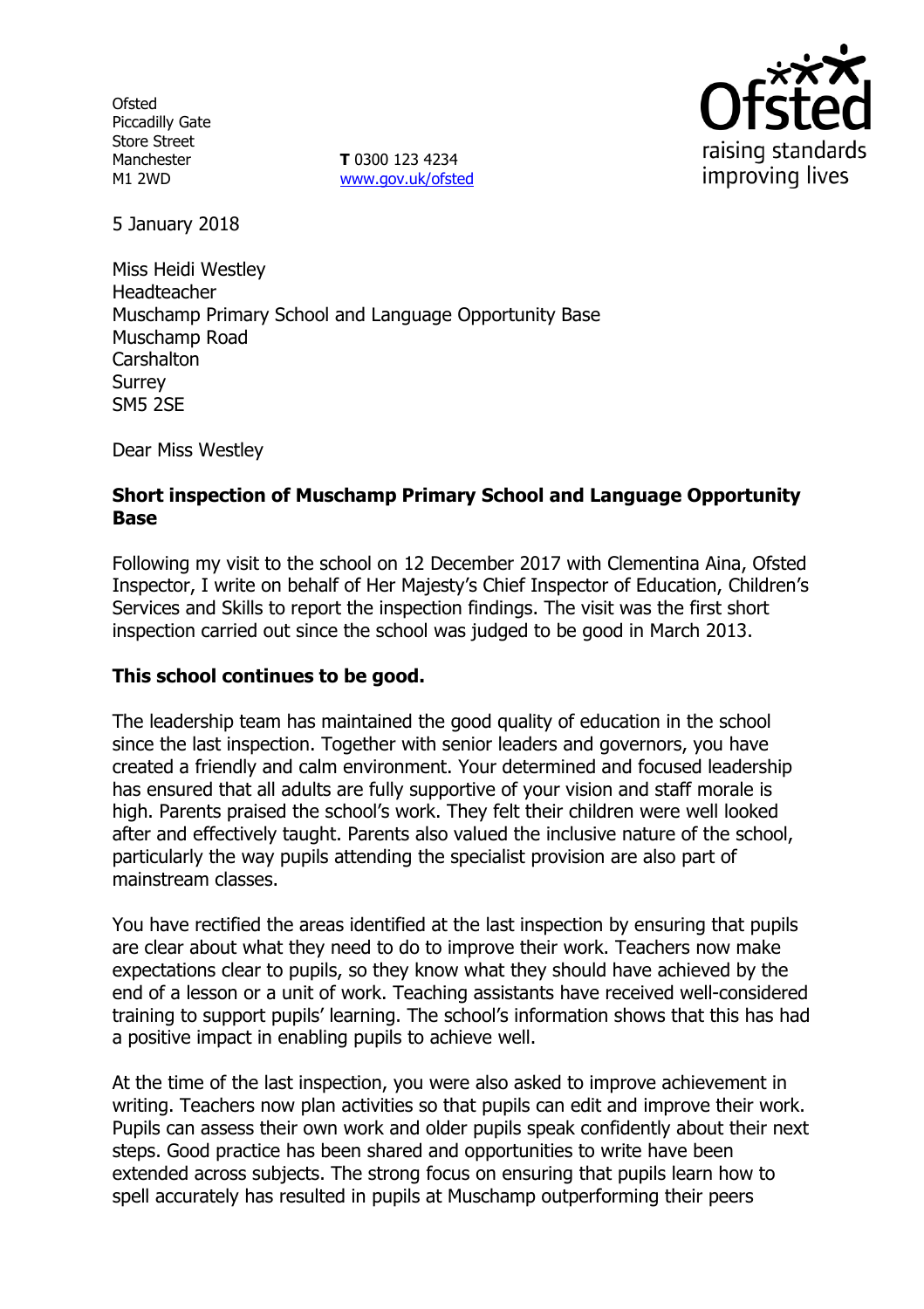

nationally in the Year 1 phonics screening test. The emphasis on grammar, spelling and punctuation across the school has had a positive impact on outcomes for current pupils. Their writing is improving, more are producing work of the standard and quality that would be expected nationally for pupils of the same age. Leaders rightly continue to prioritise writing and are aspirational in their efforts to improve outcomes for pupils still further.

The school benefits from a strong team of knowledgeable and effective governors, who together with senior leaders routinely demonstrate high expectations. Governors know the school well and regularly visit to monitor the school's work against agreed priorities. They ask challenging questions and hold leaders to account for pupils' progress. They are clear about their purpose and determined to ensure that the school secures the best outcomes for its pupils. Governors regularly audit their own skills and actively recruit other governors with specific expertise to strengthen governance. As a result, they are having a significant strong impact on school development.

## **Safeguarding is effective.**

You have ensured that all safeguarding arrangements are in place and are fit for purpose. Records are detailed and of a very high quality. Pupils report they feel safe at school and parents support this view. Pupils demonstrated good knowledge of issues such as road safety, 'stranger danger' and how to protect themselves online. They understand what to do if they or their friends are bullied. They said that, although there is very little bullying in school, they feel confident that they could report it and that the adults around them would deal with it effectively.

All staff have received the required safeguarding training to support their understanding and knowledge of the government's current statutory guidance. Clear procedures are in place and staff know how to report concerns. Leaders work very effectively with external agencies to help safeguard pupils. Swift action is taken where there are concerns relating to pupils' safety and well-being. Leaders are relentless and demanding of other agencies to help ensure that pupils are kept safe.

# **Inspection findings**

- At the start of the inspection we agreed upon key lines of enquiry. The first was around the absence of 2017 writing data for pupils at the end of key stage 2. The school was able to demonstrate that they had submitted results, but it had been after the national deadline. The school's own analysis showed that progress in writing was not as strong as it had been for reading and mathematics, at both key stages 1 and 2. We therefore decided to explore how effective leader's actions have been in improving progress and outcomes in writing across the school.
- Writing skills are taught daily through skills-based English lessons. Pupils learn how to use a range of grammatical structures which help them improve their writing. Younger pupils use the strategies they have been taught well to sound and spell words. The teaching of English, grammar and punctuation is a strength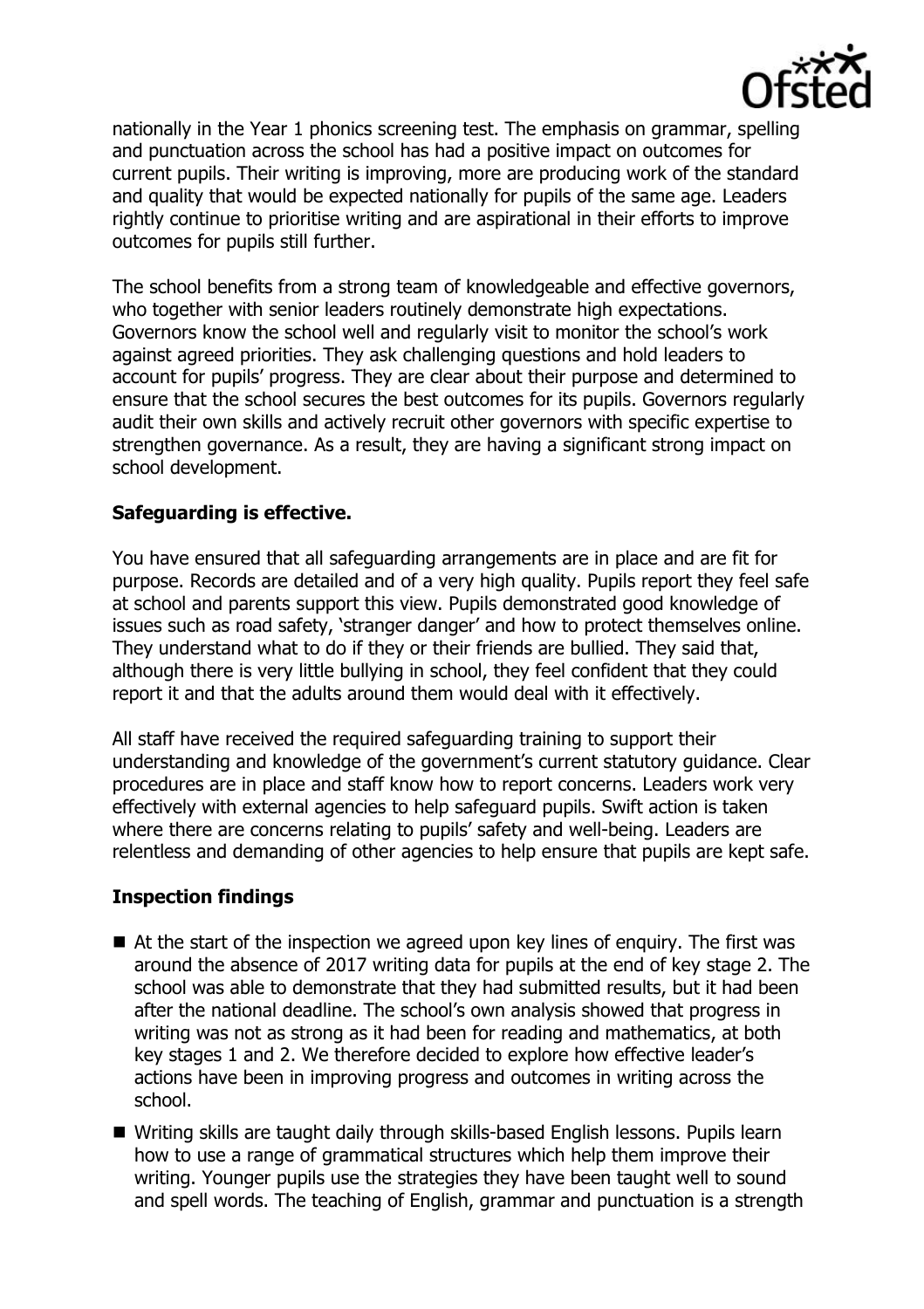

across the school. As a result, more pupils are starting to work at greater depth. However, teacher expectations vary across subjects and, as a result, the standard of writing in English books is better than in other subjects. This is because pupils are more careful with their handwriting, spelling, punctuation, grammar and sentence structures when writing in their English books. In addition, the most able pupils are not always given opportunities to write at length to achieve the highest standards.

- The next area we explored was around the achievement of disadvantaged pupils. Progress and outcomes for these pupils were not as good as other pupils nationally. This was both at the expected standard in early years and key stage 1, and at the higher standard across the school. We therefore considered how effective leader's actions were in identifying the barriers to learning faced by these pupils and accelerating their progress. We found that the school knows the needs of this group of pupils, and their families, very well. Close monitoring by governors shows that you have used additional funding very effectively and developed an approach that supports both the academic and social challenges faced by pupils. Drama therapy has supported pupils' confidence to participate and try new things together with target teaching which has improved learning skills. Progress is closely monitored through regular meetings that focus on the next steps needed to improve learning. Senior leaders have an accurate view of what pupils need to learn and ensure that effective strategies and interventions are put in place to support learning. Targets are set and although gaps still exist, particularly lower down the school, this is having a positive impact on pupil outcomes. Workbooks reflect the improvements identified in the school's own progress data, which are rapid in upper key stage 2.
- Leaders have started to identify the most able disadvantaged pupils and target resources and interventions to challenge them more effectively. Trips and visits from outside speakers inspire pupils to understand the skills needed to be a scientist, artist, historian, musician or geographer. Pupils report they enjoy these activities and the topics they learn about. You have ensured that the effective curriculum engages and motivates learners well. You and governors ensure that additional funding is spent wisely to ensure that all pupils have access to enrichment opportunities. Pupils see the link between subjects and their futures. For example, one pupil reported how important mathematics was to him as he wanted to become a mechanical or aircraft engineer.
- Reading skills and phonics are taught effectively at all key stages. The focused approach to the teaching of reading skills has resulted in rapid progress. The school has created an inviting and enticing reading area where pupils can relax and read daily. Pupils read books from a range of subject areas and texts are well matched to their comprehension skills. Pupils enjoy reading. They read for pleasure. Older pupils read with fluency and can confidently discuss the texts they are reading. Younger pupils use their phonics skills well to help them sound out unfamiliar words.
- $\blacksquare$  More pupils now have opportunities to develop their understanding by working at greater depth in mathematics. The curriculum has improved because leaders have ensured that pupils develop fast recall of key facts such as multiplication tables, number bonds and place value. Emphasis has been given to the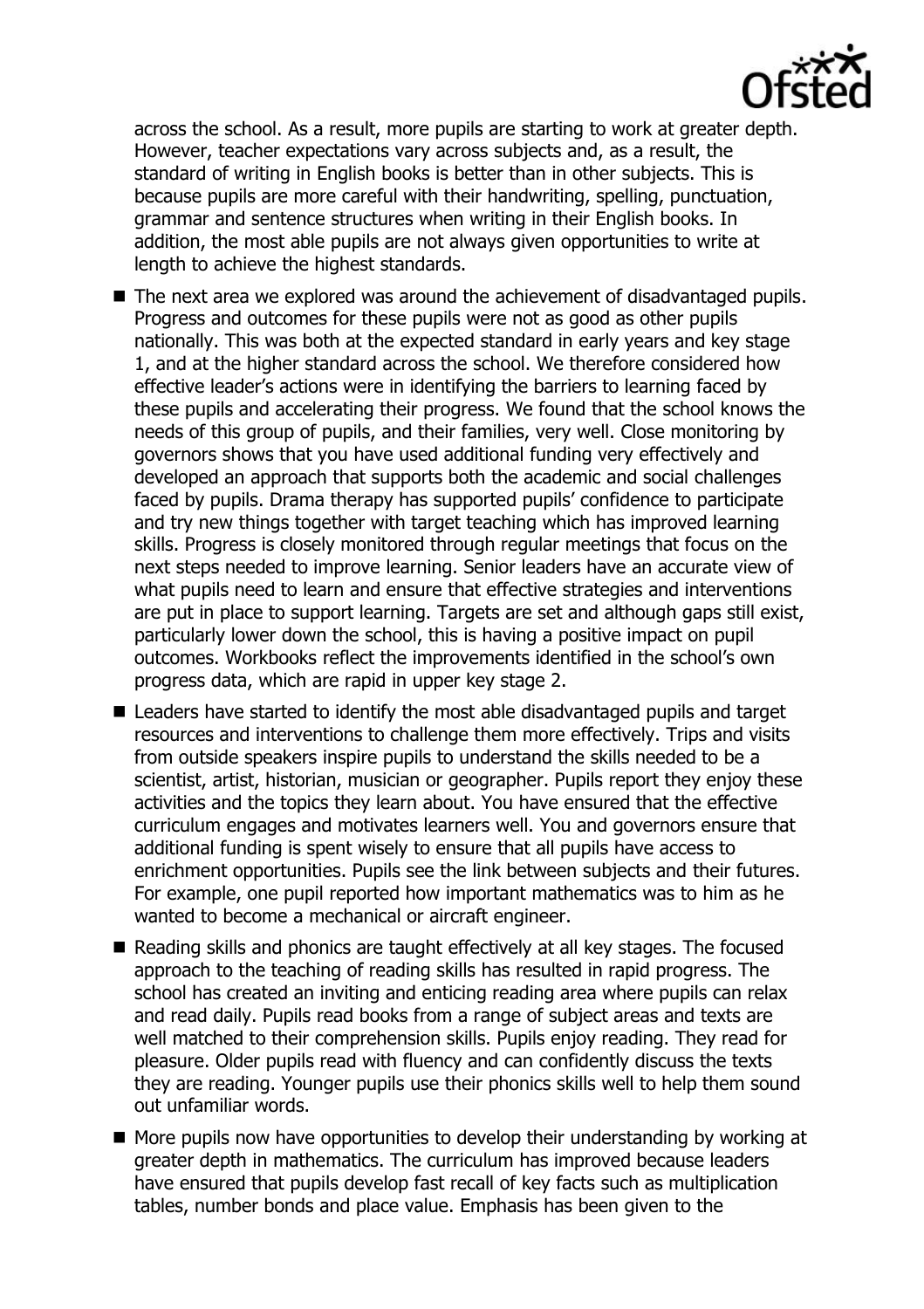

application of mathematical knowledge to problem-solving. As a result, pupils are developing a range of helpful methods to show and check their understanding, including mental and written calculation methods. In upper key stage 2, there is a strong focus on reasoning and explaining mathematics. As a result, pupils can generalise, spot patterns and apply their knowledge in a range of contexts. However, this is not as well established in all year groups. Work in books shows that sometimes pupils are moved on too quickly before they have time to consolidate their learning, particularly at key stage 1. In addition, some of the most able pupils, across the school, spend too long working on things they already know or can easily do.

- $\blacksquare$  In the early years, children work and play together well. There is a strong focus on developing language skills. Children enjoy talking to each other and the adults around them and have many opportunities to develop independence by making choices about their learning. Recent data shows disadvantaged pupils and boys do less well than other pupils. Leaders have ensured that the curriculum is as interesting to boys as it is to girls, and as a result gaps are diminishing. Children in the early years spoke enthusiastically about their activities. It was clear that boys had a preference for working in the outside classroom. They demonstrated high levels of concentration and were able to play cooperatively, taking turns and sharing. However, it was notable that there were few opportunities for boys or girls to engage in reading, writing and number activities outdoors.
- Finally, we considered how effective leaders' actions have been to ensure that pupils attend regularly and that persistent absence is reducing. You have worked very effectively in this area. Every absence is followed up on and governors have a zero-tolerance policy towards term-time holiday absence. You encourage, recognise and reward good attendance and support parents in improving and maintaining good attendance for their children. As a result, overall attendance is now in line with national figures and persistent absence is significantly reduced.

# **Next steps for the school**

Leaders and those responsible for governance should ensure that:

- children in the early years have more opportunities to read, write, count and use number, particularly in the outdoor learning environment
- $\blacksquare$  in mathematics, the most and least able are moved on in their learning at a more appropriate pace in order to reach their full potential
- $\blacksquare$  pupils improve their writing across all subjects by applying more effectively the skills learned during their English lessons.

I am copying this letter to the chair of the governing body, the regional schools commissioner and the director of children's services for Sutton. This letter will be